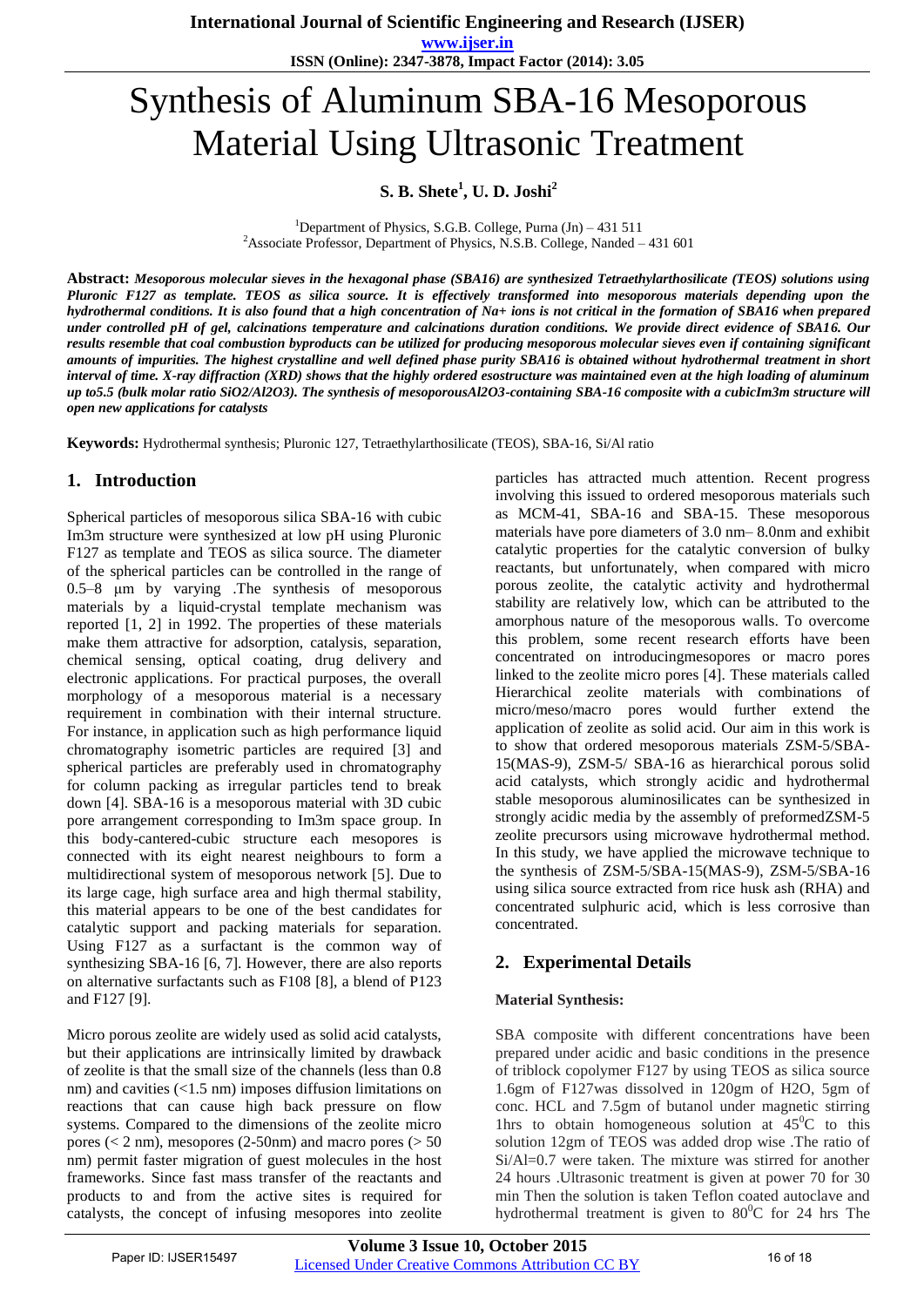**ISSN (Online): 2347-3878, Impact Factor (2014): 3.05**

synthesized mesoporous composite was filtered and dried in air .The sample is calcined at  $1.5^{\circ}$ C/ min .at  $550^{\circ}$ C for 6hours (Shaodian Shen et al. [10]

## **3. Results and Discussion**

X-ray powder diffraction is a non-destructive technique widely applied for the characterization of crystalline materials. The method has been traditionally used for phase identification, quantitative analysis and the determination of structure imperfections. In recent years, applications have been extended to new areas, such as the determination of crystal structures and the extraction of 3-dimensional micro structural properties. X-rays are electromagnetic radiation of wavelength about 1  $\AA$  (10 nm), which is about the same size as an atom. They occur in that portion of the electromagnetic spectrum between gamma-rays and the ultraviolet. The discovery of X-rays in 1895 enabled scientists to probe crystalline structure at the atomic level. X-ray diffraction has been in use in two main areas, for the fingerprint characterization of crystalline materials and the determination of their structure. Each crystalline solid has its unique characteristic X-ray powder pattern, which may be used as a "fingerprint" for its identification. The X-ray crystallography may be used to determine crystal structure, i.e. the atoms arrangement in the crystalline state and inter atomic distance. X-ray diffraction is one of the most important characterization tools used in solid-state chemistry and materials science. It is possible to determine the size and the shape of the unit cell for any crystalline compound using the diffraction of x-ray diffraction studies.



#### **Effect of pH of Synthesis Gel**

The pH of reaction mixture of the gel is also plays an important role in synthesis of SBA16 phase. The effect of change of pH of gel shows that, when pH varies from 1.87 to 6.91 the crystalline nature and phase purity improves to highest level. The synthesis was carried out at constant calcinations temperature  $500^{\circ}$ C for 8 h. The crystallinit reduces when pH of the gel is below 6.91 and above 6.91.



**Figure 2:** XRD Patterns of Al-SBA16 at different pH of synthesis gel

The XRD data further analyzed to calculate  $I/I_0$ , Unit Cell parameters  $\mathbf{a}_0$ , percent crystallinity. The hexagonal unit cell parameter  $a_0$  in the calcined sample increased with pH of synthesis gel value. Therefore it is observed from presented data in the table 4 that pH of gel solution at 6.91 gives good results. The variation of pH of gel plays an important role in the formation of SBA16 the X-RD data further analyzed to calculate  $I/I_0$ , The tabulated data shows that as calcinations time duration increases, percent crystalinity also increases up to 4.3 h then after decreases for the synthesis system under the study. During the change in calcinations time duration pH of the gel was kept constant at 6.9 and calcinations temperature at  $550^{\circ}$ C.

The FT-IR spectra of as synthesized from TEOS are shown in Fig. 2. From FT-IR spectra, the absorption bands around  $2921$  and  $2851$   $cm^{-1}$  correspond to n-C-H and d-C-H vibrations of the surfactant molecules, such bands disappeared in the calcined sample indicating the total removal of organic material during calcinations. The broad band around  $3392.65$  cm<sup>-1</sup> as observed due to surface silanols and O-H stretching frequency of adsorbed water molecule. Moreover the peaks in the range of 1500-1600  $cm<sup>-1</sup>$  are because of the deformation mode of surface hydroxyl group. A peak at  $1070.63$  cm<sup>-1</sup> and  $964.44$  cm<sup>-1</sup> corresponds to the asymmetric and symmetric Si-O groups, respectively. The peaks in the range  $1010-1079$  cm<sup>-1</sup> are assigned to M-O-M bonding, the bands from 960 to 990  $cm^{-1}$  appeared due to Si-O-M (M=metal ions) vibrations in metal incorporated silanols. The shift in the lattice vibration bands to lower wave numbers is due to the substitution of silicon by other metal ions.

## **4. Conclusions**

Based upon the experimental study it was concluded that pure and ordered SBA16 material could be successfully synthesized from TEOS at room temperature during 24 hrs of reaction. The parametric variations such as change of calcination temperature, the change of calcination time duration and the change of initial pH value of gel suggested that from TEOS the well ordered mesoporous material SBA16 can be synthesized at  $550^{\circ}$ C for 6 hrs. Keeping pH of gel 6.91. The maximum calculated surface area amounts